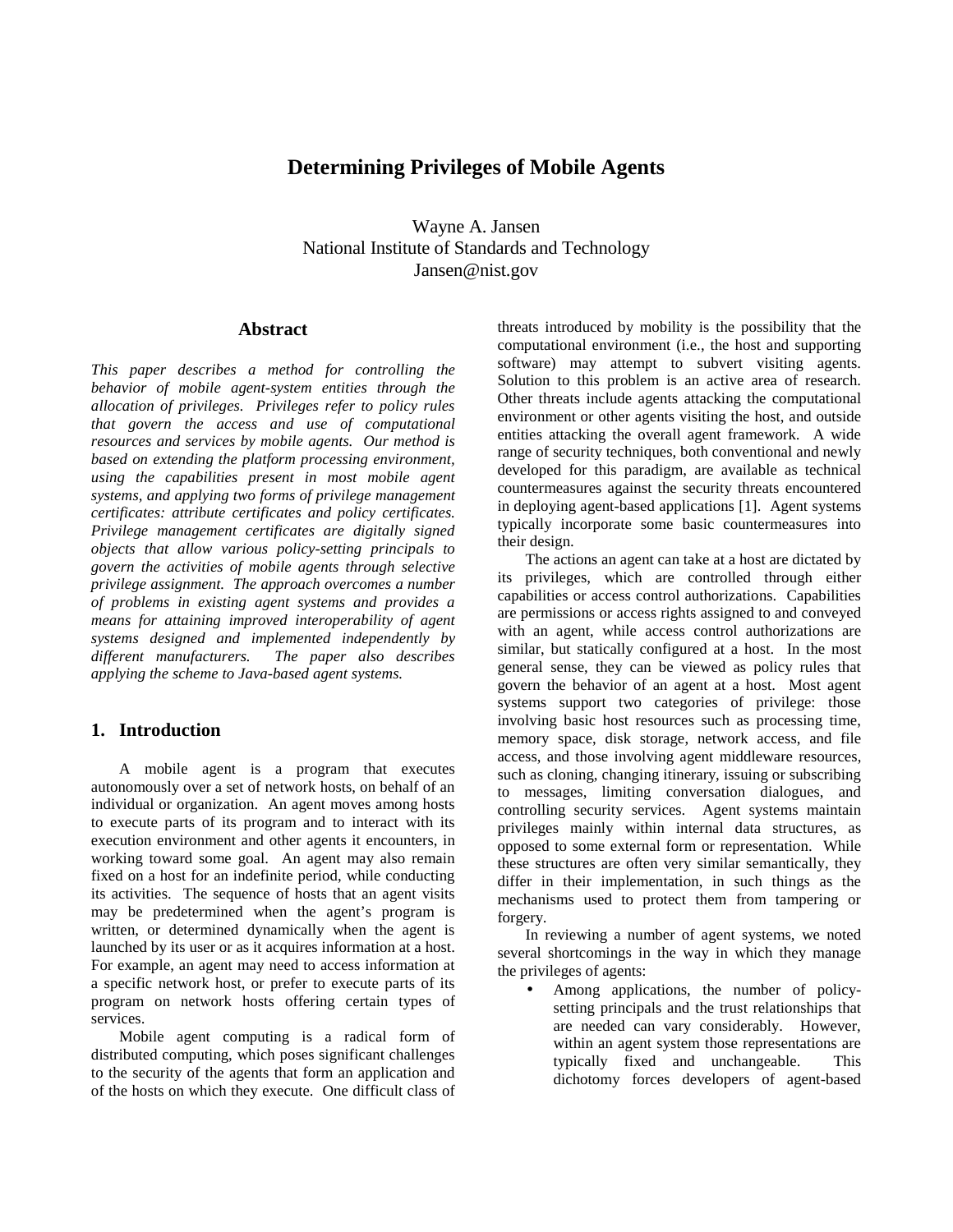applications to conform to the imposed scheme, which may or may not match well the intended security policy of their application.

- Policy expression varies among agent systems in terms of granularity, language, and resource entities, and is often difficult for an application developer to modify or extend. When combined with the previous shortcoming, the overall result is to constrain a developer into a rigid framework that may require an elaborate work-around to express the intended policy or, at worst, may be totally inadequate for the needs of the application.
- The means of protecting policy, once expressed and residing in an internal data structure, also varies among agent systems, particularly regarding strength of protection. Each agent system must be closely reviewed to decide whether the expressed policy is satisfactorily protected for the risk environment of the application.
- Because the internal policy-related data structures, trust relationships, policy expression, and strength of policy protection as a whole differ widely among agents developed for different agent systems, the opportunity for interoperability of agent systems is severely limited.

 To overcome these noted shortcomings, we devised a method for allocating, managing, and applying security policies in a flexible manner that allows freedom in determining the granularity, language, and entities of the policy expression, as well as the relevant policy-setting principals and their precedence relationships. The remainder of the paper describes our scheme, beginning with an in-depth overview, followed by a detailed look at its use in Java-based agent systems, and then ending with a review of related work.

### **2. Overview**

 Mobile agent systems can be implemented in various ways. Interpreted scripting languages or virtual machinebased interpretive language compilers are frequently used for their inherent flexibility in adapting heterogeneous platforms to support agents uniformly. Depending on the agent system, individual agents may be represented as independent processes or lightweight threads. Similarly, the computational environment for an agent may involve a single host computer or multiple hosts. Our method for privilege management applies to a variety of agent systems, despite these kinds of implementation differences. The approach taken also provides a means to work independently of or, if available, in conjunction with a Public Key Infrastructure (PKI), including one built in compliance with the X.509 public key certificate framework [2].

 A simple model of an agent system is sufficient for describing the overall scheme. It consists of two main components: the agent and the agent platform. An agent represents the code and state information needed to carry out some computation. The agent platform provides the computational environment in which an agent operates. Multiple agents can interact with one another at an agent platform and use services offered by the platform, such as transport to another agent platform. The platform where an agent is instantiated and commences activity is distinguished as the home platform, and is normally the most trusted environment for an agent. An agent platform comprises one or more hosts and may support multiple places where agents can interact. Figure 1 illustrates the agent and agent platform components along with other components needed for the privilege management enhancements described below.



**Figure 1: Agent system with enhancements** 

#### **2.1 Privilege Management Certificates**

 If mobile agents are to operate on behalf of individuals and organizations, they must follow prescribed security policies established by principals who have the requisite authority. Rather than embody policy rules within an agent, it is possible to push the policy information to an external object – an attribute certificate. Two variants of attribute certificates exist to distinguish those certificates issued to an agent's code from those issued to an instance of an agent (i.e., its code and state information). The distinction is subtle, but important, since for the latter, the certificate includes the values of any instance variables of the agent considered immutable by the agent system. At a minimum, this must include the globally unique identifier of the agent, assigned by the agent system.

 To govern an agent's use of computational resources and security mechanisms, the issuer of an attribute certificate assigns the according privileges within the certificate to the agent. An attribute certificate must be signed by the issuer to protect the security-relevant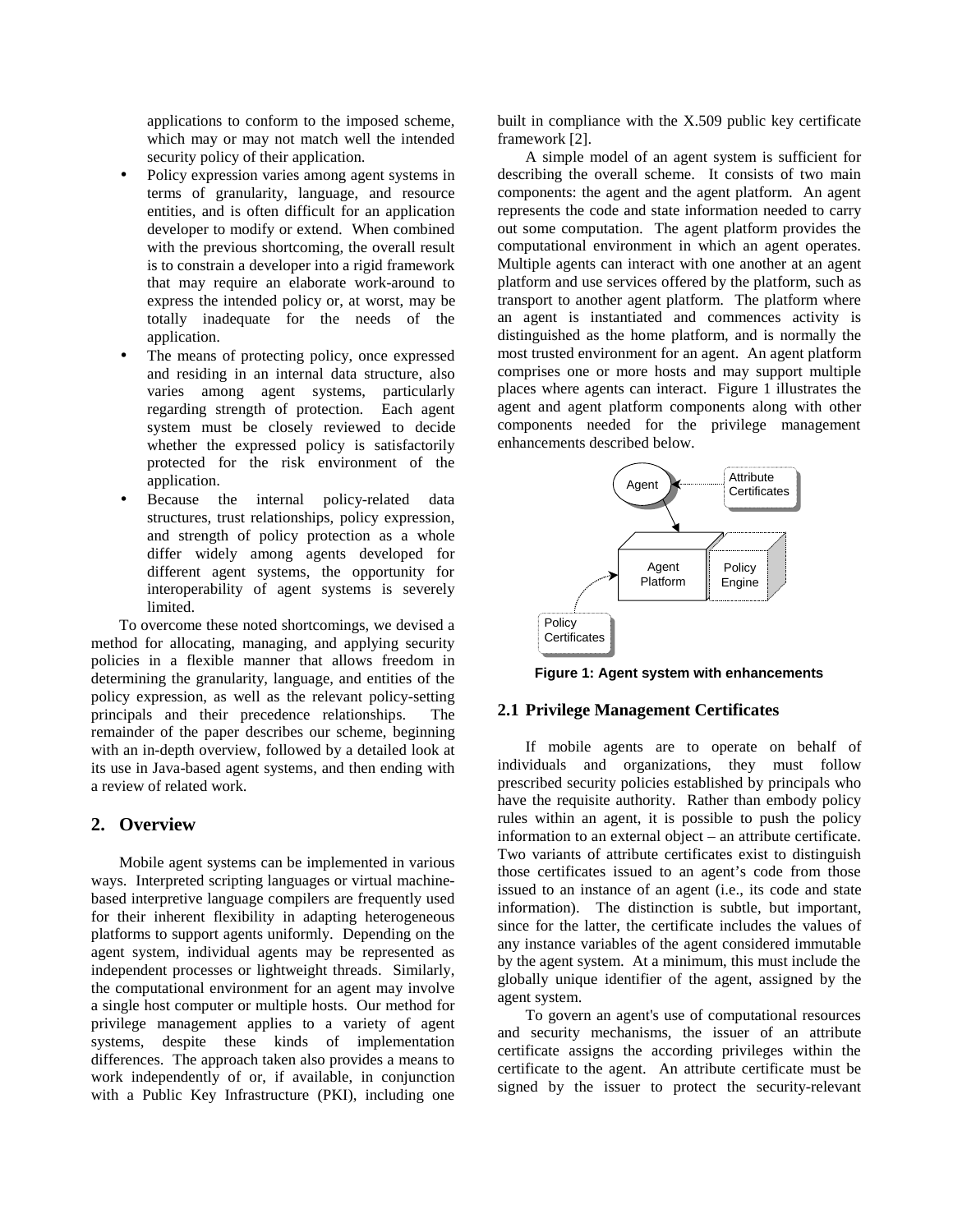information about the agent from alteration. Elements of an attribute certificate are pictured in Figure 2. They include the identity of the owner (formed by a secure hash over the agent's code and information), the identity of the issuer, the identifier of the algorithms used to protect the certificate, the lifetime of the certificate, and the subject attributes, which may be expressed as simple type-value pairs or as more complex syntactical expressions. These elements can be used to establish the validity of the certificate and the binding between the attribute certificate and the agent. Efforts to standardize the form and content of attribute certificates are ongoing. Their focus, however, has been mainly on stationary communicating programs (e.g., client-server systems) or programs having limited mobility (e.g., applet-like movement from a server to a client) and conveying no state information or computation data.

| Version                   |                 |
|---------------------------|-----------------|
| Owner                     | ssuer Signature |
| Issuer                    |                 |
| Signature Algorithm ID    |                 |
| Certificate Serial Number |                 |
| <b>Validity Period</b>    |                 |
| Attributes                |                 |
| Issuer Unique ID          |                 |
| <b>Extensions</b>         |                 |

**Figure 2: Attribute certificate elements** 

 Policy certificates are counterparts to attribute certificates, but express policy rules assigned to an agent platform instead of an agent. Policy certificates follow the same structure as attribute certificates. While an attribute certificate conveys the policy rules associated with an agent, the policy certificate conveys policy rules governing the behavior of all agents that may attempt to visit an agent platform or a specific place on an agent platform. Policy certificates also convey information about the precedence relationships of policies set by different policy-setting principals, which affect the policy processing of ambiguous or contradictory rules. Since many agent systems take advantage of the security mechanisms provided by the underlying operating system or virtual machine, maintaining the platform policy rules separate from the certificate, in the system access control and authorization files where they normally reside, can be advantageous. Therefore, policy certificates are designed to accommodate such external file references, where needed, by including the location of the file and a cryptographic hash of the file's contents into the policy certificate, for later access and validation during certificate processing.

 Although the format and structure of the policy certificate closely follow that of the attribute certificate, one significant difference between them is the binding of the certificate to the entity issued the certificate. While an attribute certificate has a clear and singular subject – the agent assigned the privileges – a policy certificate, in general, may apply to a broader range of subjects than an individual platform. For example, having a policy certificate issued by a domain authority apply to many agent platforms (i.e., those comprising the domain) would be desirable in some situations. Such multiplatform policy allocation can be accomplished through an appropriate choice of an entity name for the owner of the certificate (e.g., a DNS domain name). As with most security policy information, the platform administrator or security officer is relied upon to apply the relevant policy certificates for the platform by setting configuration parameters. Policy certificates may reside elsewhere, other than the platform itself, if the location does not provide an avenue for attack. Policy certificates are validated by an agent platform during its initialization and the policy content can be applied at that time or later, on demand.

 Privilege management certificates can be represented in a variety of ways – typically using the Abstract Syntax Notation 1 (ASN.1) Distinguished Encoding Rules. While an ASN.1 encoding does work sufficiently, it has a serious drawback in not being a human readable representation. Moreover, ASN.1 parser tools are neither widely available nor platform independent. To overcome these limitations, we elected to use an eXtended Markup Language (XML) representation for privilege management certificates.

 The XML certificate representation closely follows the basic certificate structure in Figure 2. Although the structure of a privilege management certificate is fixed, portions of it were purposely left open to refinement and substitution. The "attributes" and the "extensions" elements are intended to convey policy represented in various types of specification languages and certificate handling information, respectively. The contents of the "attributes" element are determined by a syntax identifier, making it easy to select among different forms of policy representation. The "extensions" element by its very nature supports adding additional elements to a privilege management certificate to meet the needs of an agent system or an application running over it. Convention dictates that each extension element contains a criticality flag and that the processing platform, upon encountering a critical extension it does not recognize, rejects the certificate.

 Consider the types of policy expression that might be conveyed within privilege management certificates by examining related efforts in distributed system management. Matchmaker [3] uses a complex form of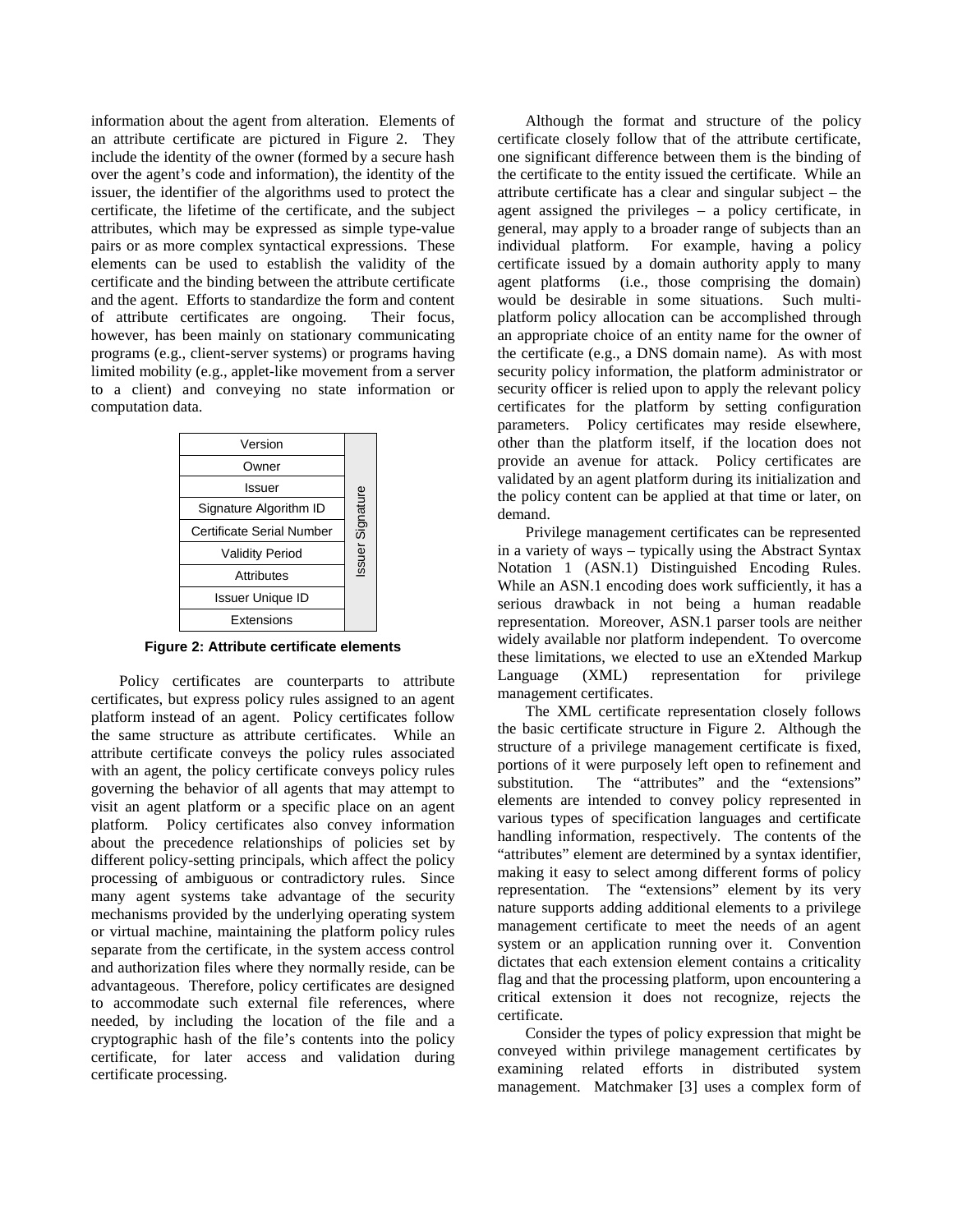policy expression to broker between service providers and consumers via a classified advertisement (or classads) data model. A classad allows logical expressions to be used within attributes to qualify the service offered or required and also supports arithmetic expressions and computations involving real numbers in determining a match. A more general scheme devised by Koch et ali. entails the use of a Policy Definition Language (PDL) to specify executable rules suitable for automation of management policy [4]. The PDL supports logical expressions used as the precondition for triggering management actions. The IETF's Security Policy Specification Language [5], although specialized for security and Internet communications, generally follows the PDL in terms of functionality. Here the management actions involve the form of protection to be applied to the communications.

### **2.2 Policy-Setting Principals**

 The types of policy-setting principals supported among existing agent systems vary in both number and definition. We discovered, however, that these policysetting principals could be mapped into one of three distinct classes of principals: branding, using, or hosting classes. Branding principals are those entities involved in attesting for characteristics of the agent's code. A branding principal could be, for example, the manufacturer who develops the code, an evaluator who reviews the code, or an owner who purchases the code. Using principals represent the individual or organization on whose behalf the agent operates, and cause the agent to be launched. Typically, a single using principal exists for each agent, the user of the agent, but multiple users could be involved in situations where concurrence of other individuals is required, such as in some military command and control operations where a two-person rule applies. Hosting principals are those entities having resource authorization control over the agent platform. A hosting principal could be, for example, the system administrator, the system security officer, the owner of the platform, or an authorization authority for the domain in which the platform operates.

 With our method, a policy-setting principal is, in effect, any entity that issues privilege management certificates. Therefore, the relationship between policysetting principals of existing agent systems and those represented under our method must be established through the types of certificates a principal can issue. Specifically, hosting principals issue policy certificates, while branding and using principals issue attribute certificates, which differ only insofar as those issued by the latter convey additional information peculiar to a specific instance of an agent. Certificate assignment is illustrated in Figure 3. Joint signing and issuing of certificates by multiple policy-setting principals is an option not explored here.



**Figure 3: Certificate assignment** 

 As with identity certificates, privilege management certificates may involve chains of delegation, whereby the privileges of an issued certificate are derived from those held by the issuer in the form of a privilege management certificate. That is, besides agents and agent platforms, privilege management certificates can be issued to designated individuals, if needed, who in turn redelegate their assigned privileges to other entities through certificate issuance, forming verifiable authorization chains. Thus, the scheme can support many different styles of privilege authorization and delegation, from a push-style, where a policy-setting principal first gains privileges from an authorization authority before allocating them to an agent, to a pull style where the visited platforms contact an authorization authority to confirm the legitimacy of privileges allocated to an agent by a policy-setting principal. Agent systems, which typically have fixed principals, cannot match the flexibility afforded through privilege management certificates and the ability to chain authorizations.

 This is not meant to imply that privilege management certificates should be applied unconditionally. On the contrary, policy-setting principals should be designated judiciously and their certificate issuing applied selectively to minimize policy-processing overhead, yet meet the intended security policy requirements. For example, not all agents need to carry issued certificates, only those needing special privileges for their actions. Similarly, not all three classes of policy-setting principals need be involved in an application, only those having relevance.

### **2.3 Policy Processing**

 An agent moves among agent platforms carrying along any issued attribute certificate(s). To simplify processing at a platform, an agent may optionally carry information about the issuer(s) of its attribute certificate(s) (e.g., a user or other policy-setting principal), such as any attribute certificate(s) and identity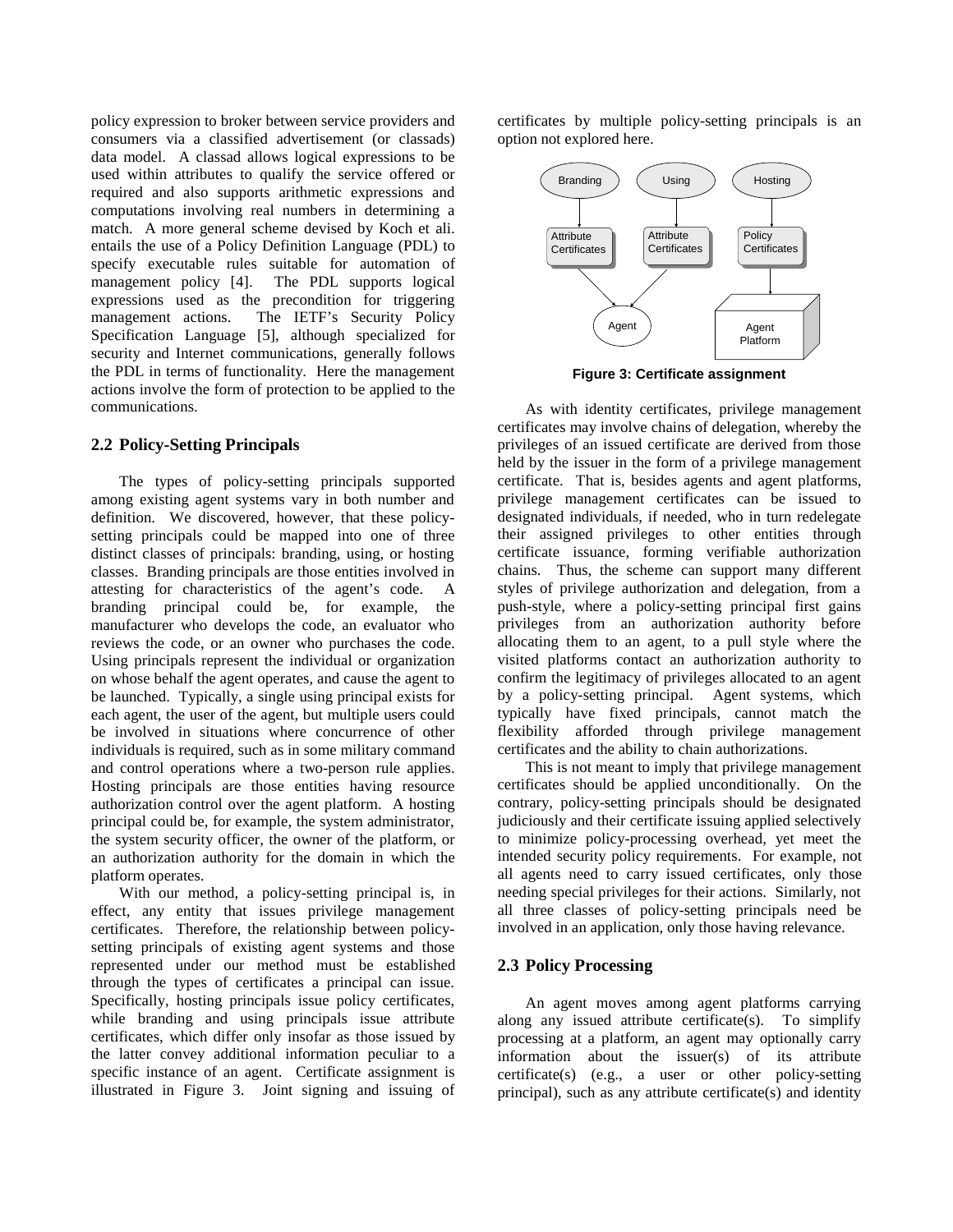certificate(s) held. The policy certificates for a platform must be validated when the platform is initialized and used to establish the platform policy. A platform receiving the agent determines the validity and relevancy of the agent's certificate(s), verifies the issuer's identity, perhaps with the assistance of a PKI, and determines whether the agent's privileges conveyed in its attribute certificates and the platform's prevailing policy established through the policy certificates form a compatible security context for the agent.

 The agent platform, which provides the computational environment of an agent system, inherently shoulders responsibility for the processing of policy. This is quite reasonable, given the design goals for an agent system regarding security (e.g., perform the requisite authentication and access control of other entities). Policy computation is a security-relevant mechanism and, in classical security terms, must be part of the trusted computing base. Therefore, policy computation must be implemented as a trusted component of the agent platform, and its results, the privilege set computed for the agent, must be enforced by the platform security mechanisms within the computing base. Most agent systems have a means for extending the agent platform with additional program components, for example, in the form of static agents, which is needed for flexible implementation of the policy computation.

 Policy computation can be characterized as a policy engine component that in turn is divided into two parts: an outer and an inner policy engine. The operations of the outer policy engine are generic, while those of the inner engine can be tailored to the specific contents of the privilege management certificates. Figure 4 illustrates this characterization.



**Figure 4: Policy engine organization** 

 The outer policy engine is responsible for parsing and verifying the well-formedness of those certificates associated with an agent, validating the certificates' contents including the signature and any certificate chains, eliminating any certificates not applicable at the platform, and ordering the validated attribute certificates according to the policy precedence hierarchy among issuers. It also fetches the platform policy regarding the agent, established from the policy certificates of the platform at initialization. Validation of certificate chains can be a complicated process involving the possibility of expired or revoked certificates and the necessity to retrieve supporting information. In ordering attribute certificates, the outer engine must ascertain the principals involved, their role in the process (i.e., as an issuer of specific certificate types and variants) and the precedence relationships existing among principals.

 The job of the inner engine is to determine the security context for an agent at a platform using the information provided by the outer engine. It does this by, processing the contents of validated attribute certificates against the platform policy and rendering a verdict on whether to allow processing by the agent and under what set of privileges to do so. The two-part organization allows the inner engine to be relatively simple and tailorable to the needs of the application, while the outer engine handles the complex yet common interpretation and validation work.

 From this overview, we see that the scheme relies on the placement of policy rules within certificates bound to agents and agent platforms, and on the placement of policy processing capability at an agent platform. This approach provides sufficient flexibility to encompass a very broad range of policies, suitable for most agentbased applications. The benefits of this approach are derived from the kinds of certificates supported and their form and content.

### **3. Java-Based Agent Systems**

 Many agent systems rely on the Java programming language and runtime environment for their implementation. While not an agent system itself, Java supports code mobility, dynamic code downloading, digitally signed code, remote method invocation, object serialization, platform heterogeneity, and other features that make it an ideal foundation for an agent system. Java follows a so-called sandbox security model, used to isolate memory and method access, and maintain mutually exclusive execution domains. Java enforces strong type safety using a variety of mechanisms. Static type checking in the form of byte code verification is used to check the safety of downloaded code. Some dynamic checking is also performed during runtime. A distinct name space is maintained for untrusted downloaded code, and linking of references between modules in different name spaces is restricted to public methods. A security manager mediates all accesses to system resources, serving in effect as a reference monitor.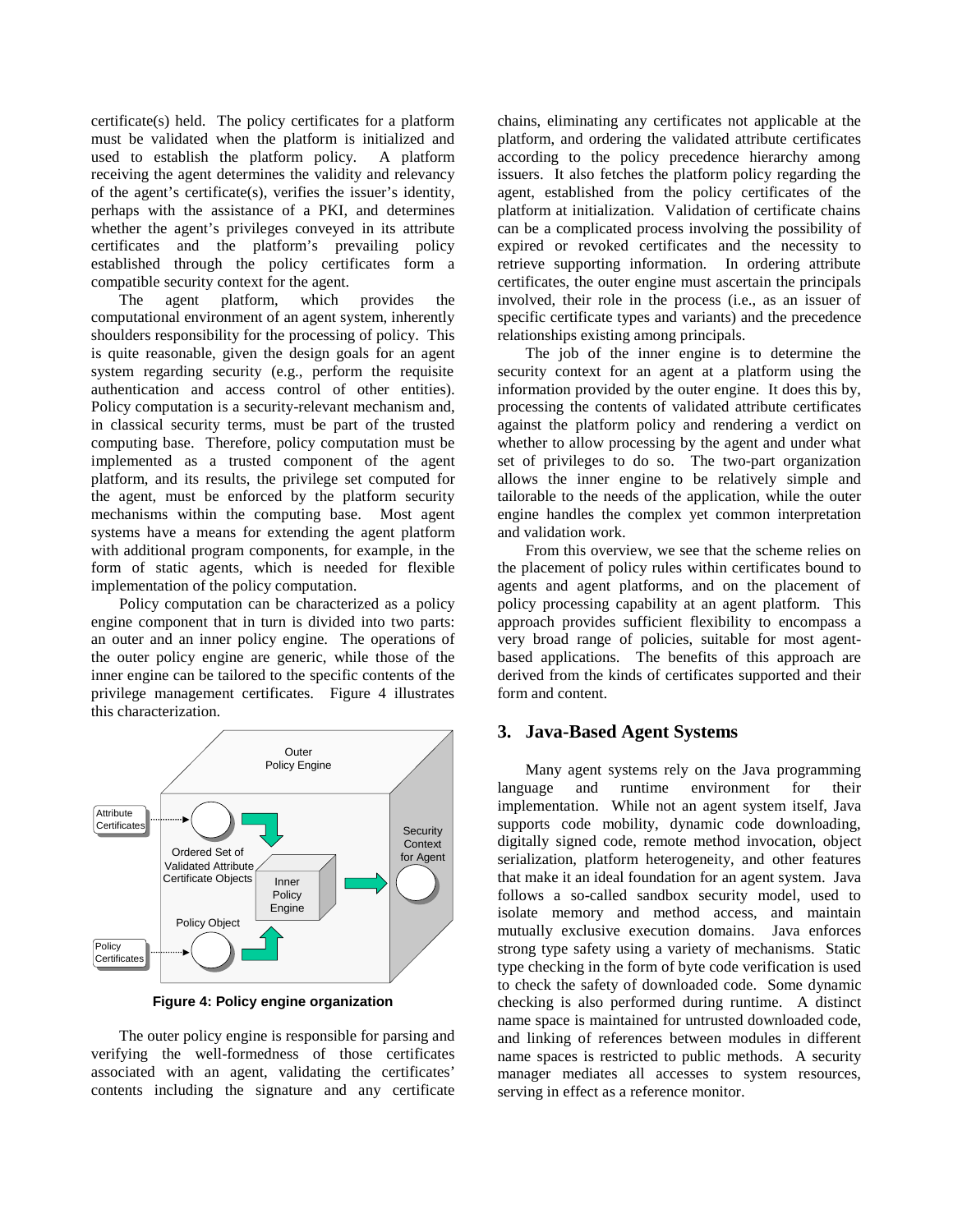A Java language compiler produces byte codes for an abstract computer called the Java Virtual Machine, which interprets the codes for the host computer on which it executes. More than one Java Virtual Machine (JVM) may be operating simultaneously on a host computer. Typically, a single JVM is used to support the execution environment for multiple agents (e.g., Aglets [6]), each as an independent thread, rather than multiple JVMs (e.g., Nomads [7]). Dynamic class loading and method invocation features of the JVM provide a simple, but effective way to support agent platform extensions.

 Another feature supported by Java, is the Java Archive (JAR) file format, which is based on the de facto, standard ZIP archive format and useful for managing collections of Java class files and resources. It is a convenient way for packaging an agent's classes for initial distribution and subsequent movement among visited platforms. The contents of JAR files may also be signed for authentication and integrity protection purposes. Thus, many Java-based mobile agent systems incorporate this format in their design to protect and simplify management of an agent's code. A special password-protected database of private keys and their associated digital certificates, called the key store, is supported by Java and its contents used when signing JAR files.



**Figure 5: A Java-based agent system with enhancements** 

 Java provides a single system-wide policy file and an optional user policy file, as well as a tool for specifying other policies. Each entry in a policy file indicates the set of permissions authorized for code from a specified code source. Policy rules are expressed using a grant-style policy specification language, whereby all permissions are denied unless explicitly assigned to a code source. Permissions represent authorized actions on system objects. The loader uses the assigned permissions to manage the name space and form a protection domain for any loaded code. Actions attempted by the code are checked against the domain permissions via the security manager. Besides standard Java permissions, developers may also define permissions specific to an application.

 Figure 5 illustrates a Java-based mobile agent system and the needed enhancements to enable processing of privilege management certificates. Note that each policysetting principal, as a certificate issuer, must hold a cryptographic public key pair for certificate signing. In a Java-based agent system, this requirement results in a key store entry for each principal. The sections that follow discuss an implementation of the enhancements in detail.

### **3.1 Policy Certificates**

 For any Java-based agent system, the agent platform is a specialized application that runs over the JVM. Rather than inventing a solution for policy specification and enforcement, these systems normally rely on the security policy mechanism afforded by the JVM via the policy authorizations in the standard Java policy file(s). As noted earlier, the simplest way to capture extant policy information residing within system files is to have the issuer of a policy certificate encapsulate them (i.e., the according Java policy files), by reference, within the certificate. Besides encapsulated policy files, the policy certificate conveys additional policy information related to policy-setting principals and permissions conveyed externally with agents. To illustrate the kind of information useful in policy processing, the following features were included in the policy certificate:

- The ability to specify a policy hierarchy based on the class of policy-setting principal,
- The ability to govern certificate occurrence,
- The ability to stratify permissions into mutually exclusive sets corresponding to and controlled by each class of policy-setting principal, and
- The ability for non-hosting principals to both lower and raise privilege.

 The policy hierarchy specification was augmented with the ability to set the minimum and maximum occurrences of each type of certificate. This information allows the policy engine to determine whether an agent has sufficient certificates to begin processing and the order in which to apply the policy rules. For example, the hierarchy specification – Hosting<sub>1</sub><sup>1</sup> >> Using<sub>0</sub><sup>1</sup> >> Branding $1$ <sup>1</sup> – indicates that policies issued by hosting principals dominate policies issued by using principals, which in turn dominate policies issued by branding principals. The subscripts and superscripts respectively denote the minimum and maximum certificate occurrences for the class of principal. Therefore, the example specification also indicates that every agent instance may have zero (i.e., the minimum) or one (i.e., the maximum) certificates issued by a using principal, and exactly one certificate issued by a branding principal.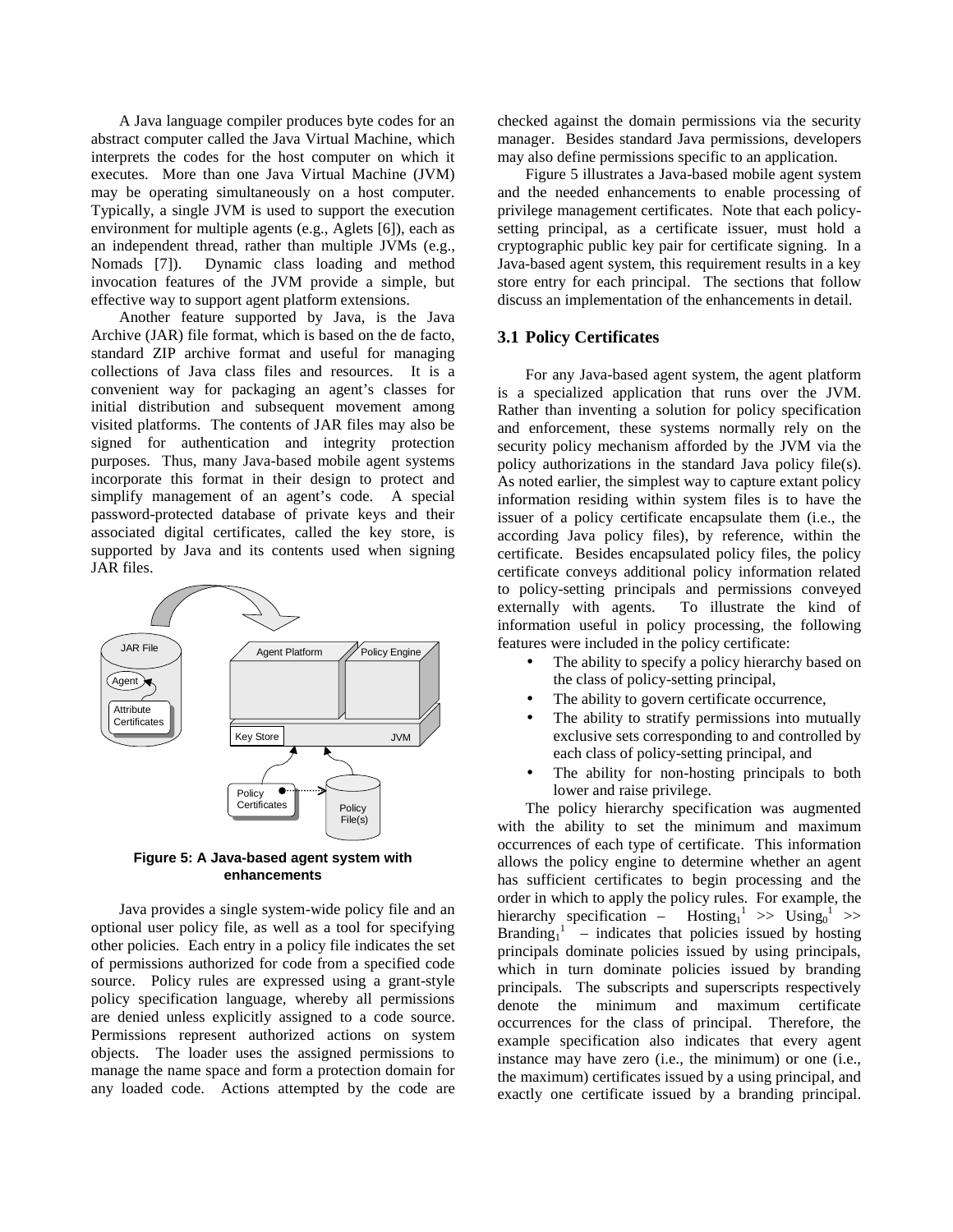The policy hierarchy specification is conveyed in the "extensions" element of the policy certificate. It would be possible, of course, to introduce finer granularity into the hierarchy specification if required.

 To account for hosting principals needing to maintain some control over their computational resources, as opposed to relinquishing them wholesale, hosting principals, by default, dominate other policy-setting principals in the policy hierarchy. However, hosting principals can perform selective allocation of privilege adjustment to other policy-setting principals through a sparse authorization matrix (principals x permissions) within the "attributes" element of the policy certificate. Each class of policy-setting principal can be granted rights to raise or lower an indicated permission. If that right is withheld, any unauthorized attempts to adjust the permission are ignored and a security notification issued. The approach is flexible and allows the stratification of privileges into mutually exclusive sets for each class of policy-setting principle to control. For example, using principals may be limited to controlling features of the agent system, while branding principals, such as manufacturers, may be limited to certain virtual machine resources.

 The current version of Java is designed with a number of features that allow controlled modification and extension to the runtime environment. They include the ability to define new security properties, to specify a replacement class for the standard policy class, to define new permissions, and to place trusted code in a directory where it is treated as part of the virtual machine for class loading and operations. These features were used in implementing our privilege management scheme. By replacing the standard policy class, a new policy certificate aware handler can be instantiated during initialization of the JVM. By defining new security properties, the handler is able to locate, validate, and translate the appropriate policy certificates into an internal form suitable for processing by the policy engine. By defining a new permission, the ability to adjustment permissions can be controlled through a standard policy entry (see discussion below). Finally, by locating privilege management components within the virtual machine directory for trusted extensions, they obtain complete access to system level resources.

 Java policy is by nature platform-centric. Standard policy rules do not take into account any policy-setting principals except those associated with the platform, namely the system administrator and home user, which are often synonymous. Under the grant-styled policy mechanism of Java, the most direct means of having external policy rules associated with an agent accepted and incorporated at a platform is to define a permission that allows the granting of those external permissions. Such a privilege-adjustment permission allows a platform

authority to control the privilege not only with respect to a code source, but also with respect to a specific set of policy-setting principals who issue one or the other variant of an attribute certificate. The information conveyed by privilege-adjustment permissions complements the more detailed information within the policy certificate regarding the specific permissions a class of policy-setting authority can adjust. One analogy is that granting a privilege-adjustment permission to an agent opens the doorway to the room where specific permission adjustments may occur.

 The form of the privilege-granting permission we used begins with its name, "privilegeAdjustment," followed by the key store aliases of the permitted certificate issuers (may be any, represented by "\*"), and completed by either of the actions, "sealedBy" for branding principals or "launchedBy" for using principals. In simple terms, the permission grants an agent's code source the right to gain the privileges expressed within an attribute certificate issued by some policy-setting principal to either the agent or an instance of the agent. For example, to permit any agent's code base, sealed by a trusted reviewer (i.e., the enterprise security officer (ESO)) and launched by any trusted user (i.e., one having an entry in the key store), to adjust its platform privileges (i.e., be accepted for privilege adjustment processing), the Java policy rule would be

 *Grant {* 

 *};* 

 *Permission privilegeAdjustment "\*" "launchedBy"; Permission privilegeAdjustment "ESO" "sealedBy";* 

 Thus, the standard Java policy mechanisms can be extended in a manner suitable for meeting the security policy requirements of most agent systems. Implementing the scheme as described, does not affect the syntax or structure of Java policy files, which remain the primary means for expressing platform policy. Instead of replacing policy files, policy certificates incorporate their contents through reference. This approach allows policy certificates to be issued to any standard Java policy file by a policy-setting principal in the same manner as attribute certificates are issued to an agent – via a cryptographic hash of the contents of the policy file.

### **3.2 Attribute Certificates**

 An attribute certificate is an external XML representation of the policy rules assigned to an agent. For a Java environment, the policy is represented as standard Java permissions conveyed within the "attributes" element of the attribute certificate. The responsibility for maintaining relevant attribute certificates with an agent as it moves among platforms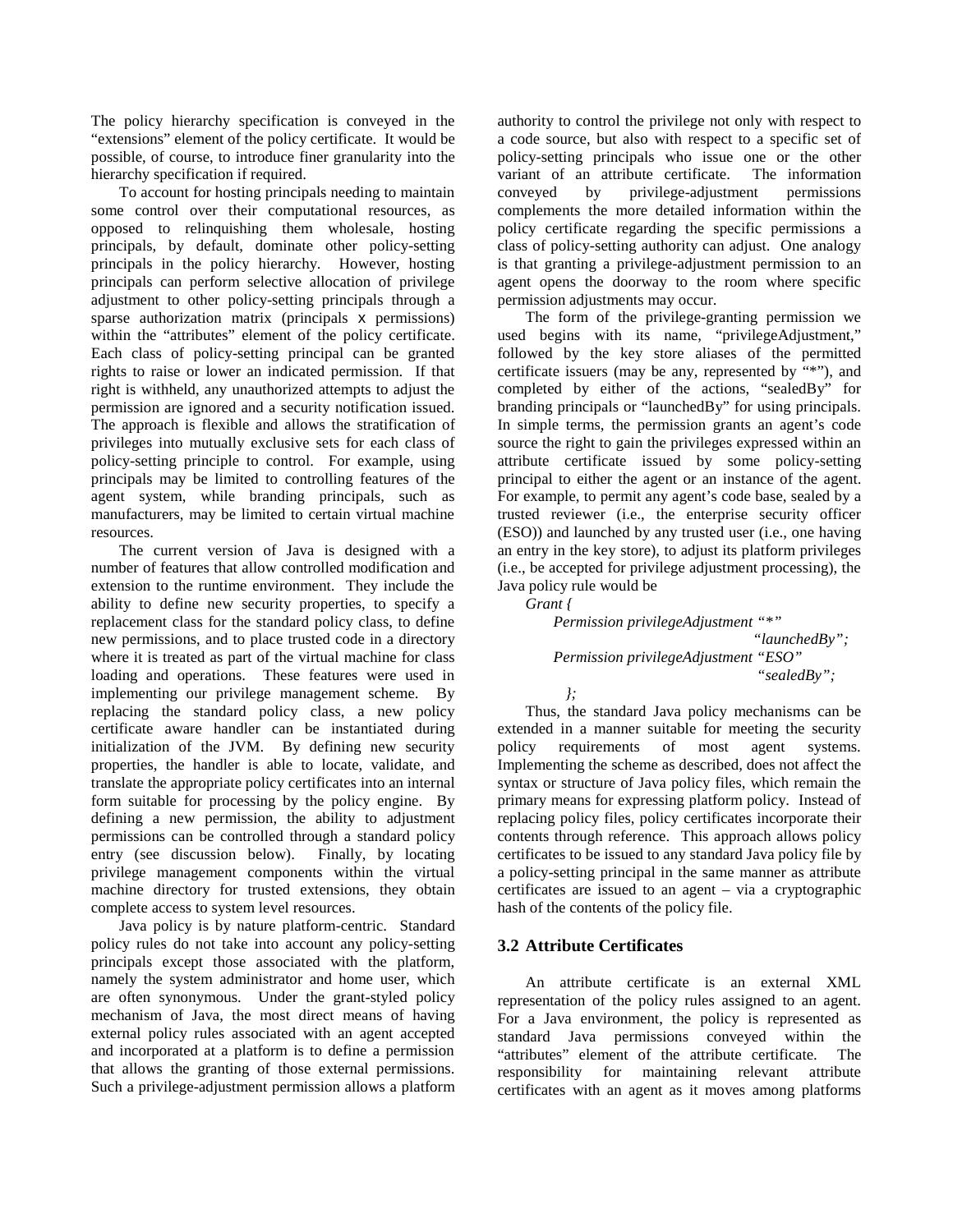falls to the agent system. Java-based mobile agent systems usually allow movement of mobile code as either individual class files or a JAR file. Because JAR files are the prescribed means within the Java framework for signing and verifying code, most security-conscious designers incorporate them into the agent system. In addition to the archived code, a signed JAR file contains a pair of files, a signature instruction and a digital signature file, for each signer of one or more of the files contained in the archive. These files are maintained in a special directory – the META-INF directory. Additional metainformation, such as the identity certificates of the entity that signed the code, may also be included within the META-INF directory to simplify the verification processing of the JAR contents by a recipient.

 Because of its flexibility for conveying metainformation, an agent's JAR file also makes a suitable container for attribute certificates issued to the agent. Once the agent's code resides within the JAR, it can be cryptographically bound to a certificate, and the certificate placed within the META-INF directory for subsequent use. Multiple certificates can be accommodated to support policies involving multiple policy-setting principals. Not confusing the standard Java security features regarding signed JAR files with those of attribute certificates is important. In principle, they are distinct and can be applied either individually or jointly. The described JAR extensions follow this principle. However, some redundancy exists in situations where a branding principal issues an attribute certificate for an agent in addition to signing its JAR, since the certificate's message digest over the agent's code affords similar protection. One advantage of using attribute certificates is that their expiration date can be set much shorter than the validity period of the signing key, effectively enabling the lifetime of the authorization to be limited to an appropriate period.

 As with the policy certificate, other useful information can appear in the "extensions" portion of an attribute certificate. They include a constraint indicator to determine whether the entity issued the certificate is a terminal policy-setting principal or an intermediate one able to reassign privileges for a designated number of decedents, and a renewal service location to determine where an expiring attribute certificate can be extended and for what duration and number of times. In the case where an attribute certificate is issued to an instance of an agent, the "extensions" portion of the attribute certificate is used to convey values of immutable instance variables and, thus, protect them from tampering via the certificate's signature. Recall that the globally unique identifier of an agent must be treated this way.

### **3.3 Policy Engine**

 Besides verifying the prevailing policy certificates and the binding to their associated policy file, the agent platform must be extended to invoke attribute certificate processing for an agent when it arrives. The policy engine is a pair of new object classes whose job is to perform the needed computations and determine the allowable privileges for the agent's code. The privileges consist of an authorized set of Java permissions, representing the amalgamation of policy rules within the attribute and policy certificates. Null privileges imply that no processing is permitted (i.e., no permissions granted). The policy engine classes can be located and loaded by the agent platform as a trusted component at initialization time, through an entry in either the standard Java security properties file or the properties file of the agent system. Since the inner and outer parts of the policy engine are Java object classes, their instantiation is straightforward. It would, therefore, be possible to support more than one policy engine at a platform, if support for multiple places or application contexts were needed. An optional but critical extension, the policy identifier, is defined within the "extensions" element of all privilege management certificates specifically for use in matching certificates to a policy engine.

 The outer policy engine supports a single method, called to verify the relevant attribute certificates and return the allowable set of privileges. As explained earlier, the outer policy engine invokes the inner engine once all the certificates are evaluated and ordered. Since the replacement policy class keeps intact all standard Java policy mechanisms, the policy engine is able to rely on them during processing. This simplifies the implementation of the policy engine. For example, when the policy engine needs to determine the baseline permissions assigned to a particular protection domain, it can use the standard Java Application Programming Interface (API) to ask the currently installed Java policy object for that information. Similarly, through an existing API, it can determine whether a permission asserted in an attribute certificate is implied by those baseline permissions. For a grant-style policy mechanism, the policy engine computation essentially becomes the logical union of the baseline permissions with any permissions conveyed in the attribute certificates, subject to the precedence of policy-setting principals who issued the certificates and any privilege adjustment constraints imposed by the prevailing platform policy.

 While the policy engine determines allowable privileges, it does not enforce them. Enforcement is the responsibility of the program component of the agent platform that is also responsible for code migration and other administrative functions. This component must be augmented to restrain the agent's code by asserting the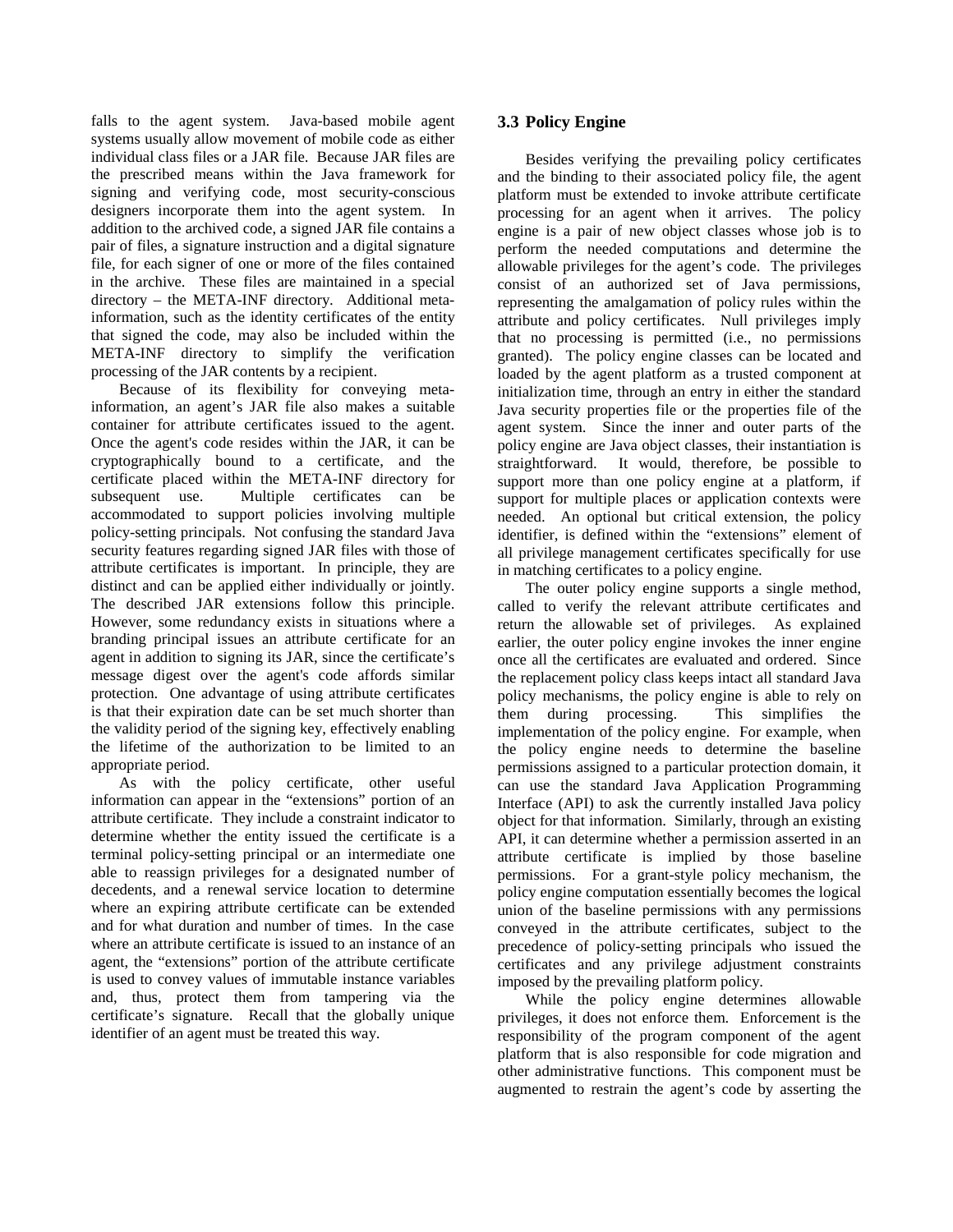associated security permissions within a protection domain using features of the Java security class loader.

## **4. Related Work**

 Work has progressed within standardization bodies [2, 8] to compliment the original X.509 identity-based certificate standards with standards for privilege management. The framework for privilege management generally follows X.509 principles by which a trusted party, called an authorization authority, issues attribute certificates to human or machine entities that may in turn delegate that authorization. In addition to the issuing and delegation of privileges via attribute certificates, their revocation is also addressed within the framework. The framework includes definition of the information objects needed for a privilege management infrastructure, including attribute certificates, privilege policy format and attribute certificate revocation list. Work is also being done within the IETF [9] to establish an interoperability profile of these standards, intended for generic applications, such as electronic mail, involved in client-server types of transactions.

 The Anchor Toolkit is a mobile agent system that provides for the secure transmission and management of mobile agents [10]. The toolkit protects the agents being dispatched between hosts through encrypted channels. A mobile agent's host platform is required to sign the agent's persistent state before dispatching the agent to the next platform. The signed persistent state can be used later to detect potential problems with the agent's state. The toolkit uses another security tool, called Akenti, developed by the authors to provide access control to the resources of a mobile agent's host platform. Akenti uses public/private key signed certificates to express user identity, resource use-conditions, and user attributes. Use-conditions are used to express platform policy, while user attributes typically represent a single privilege granted to the mobile code by some authority. Akenti makes access control decisions for each trusted agent and allows execution only after it authenticates the agents, the server that dispatched the agent, and all the hosts the agent visited in attaining its current state. This scheme relies on a level of trust between mobile agent platforms to make access control decisions in order to mitigate the risk associated with accepting mobile agents.

 SESAME is a multi-domain distributed-system security architecture built around the use of authentication and privilege certificates [11]. Both users and applications are controlled in the same way when accessing protected resources - they must first obtain proof of their privileges in the form of a Privilege Attribute Certificate (PAC) and then present it to a target application when requesting resource access. The target application may in turn access another target using the delegated privileges. Access control information is represented generically to facilitate mapping to the different types of access controls on targeted resources. SESAME follows a delegation-only model for authorization. PAC revocation is avoided by relying on short delegation periods. While the focus of SESAME is solely on static client-server type applications, it provides a good example of the underlying framework needed when applying certificate-based solutions for distributedsystem security.

 Nikander and Partanen [12] describe a method for enhancing the Java language environment with policy expression and processing via Simple Public Key Infrastructure (SPKI) certificates. SPKI certificates are a proposed alternative to using X.509 certificates, emphasizing key, rather than individual, identities. The motivation for the enhancement was to make it possible to distribute Java security policy management fully in a way that does not affect the local configuration. They accomplished this by assigning permissions to class files bundled within a JAR file, using SPKI certificates in a manner similar to our use of attribute certificates. No counterpart to policy certificates appears in their method, however. The approach essentially goes from one extreme (i.e., platform-centric policy specification) to another (i.e., a code-centric policy specification), and relies completely on the contents of validated certificate chains for determining the permissions for a protection domain of a given class. As with SESAME, the focus here is on client-server type applications. However, because of the method's flexibility and grounding in Java, it could be extended for use in Java-based agent systems.

 State Appraisal defines a security mechanism for protection of mobile agents. The goal of State Appraisal is to ensure that an agent has not been somehow subverted due to alterations of its state information [13]. Both the author and owner of an agent produce appraisal functions that become part of an agent's code. Appraisal functions are used to determine what privileges to grant to an agent, based both on conditional factors and whether the identified state invariants hold. An agent whose state violates an invariant can be granted no privileges, while an agent whose state fails to meet some conditional factors may be granted a restricted set of privileges. When the author and owner each digitally sign an agent, their respective appraisal functions are protected from undetectable modification. One way of looking at this in comparison with attribute certificates is that state appraisal conveys both the policy engine and the prescribed policy internal to the agent. An agent platform uses the functions to verify the correct state of an incoming agent and to determine what privileges the agent can possess during execution. Privileges are issued by a platform based on the results of the appraisal function and the platform's security policy.